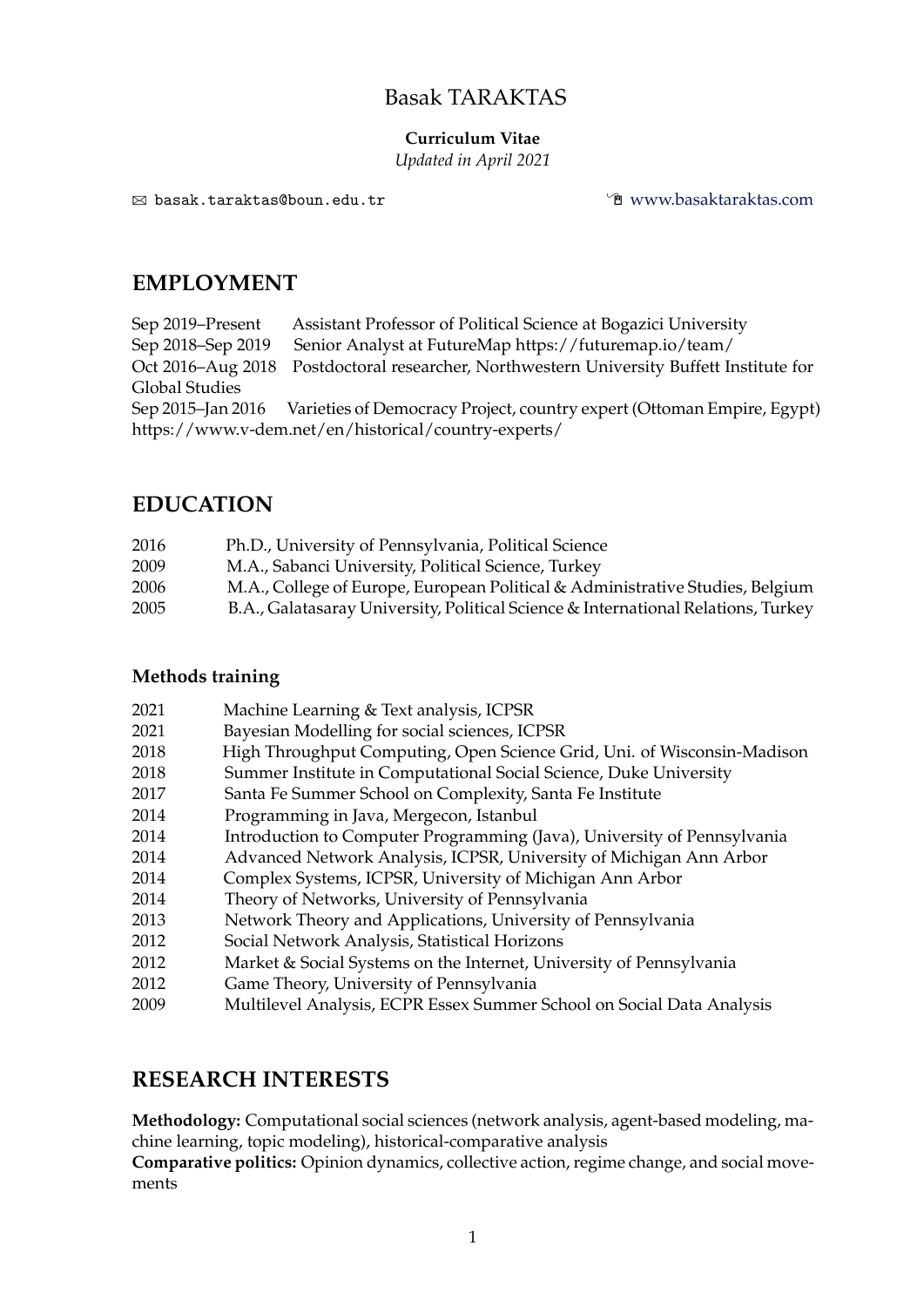**International relations:** International political economy, financial and sovereign debt crises **Area specialization:** European studies

# **PUBLICATIONS**

### **Articles under review**

"Protesting during the Covid: When the abstention cost overweighs infection risk" (R&R)

"A SIR-model for misinformation-spread," with Batuhan Tongarlak (Bogazici University)  $(R&R)$ 

"Surviving the pandemic," with Sina Sajjadi, Mehrzad Shadmangohar, Pourya Toranj, Ulya Bayram, Mavi Peru

"When do activists prioritize solutions over grievances? A Twitter Study of Black Lives Matter," with Cihan Duran (Bogazici University), Rabia Kutlu (Bogazici University), Suzan Uskudarli (Bogazici University)

"At the intersection of faith, allegiances toward the state, and economic deprivation: The Case of the Christian Democratic unions in 19th century Western Europe"

## **Refereed journal articles**

"Tweeting through a Public Health Crisis: Communication strategy of right-wing populist leaders during the COVID-19 pandemic," with Suzan Uskudarli (Bogazici University) & Berk Esen (Sabanci University) (forthcoming in Government & Opposition)

"Tolerable levels of disagreement: Collective action capacity  $\&$  shape of coalitions", (2021) *Social Networks*. 68. 15-30. https://doi.org/10.1016/j.socnet.2021.04.002

Braun, B., Taraktas, B., Beckage, B. and Molofsky, J. (2020) "Phase transitions and social distancing control measures for small world network epidemics with presymptomatic, asymptomatic, and symptomatic stages", (2020), *PLOS ONE* 15(9): e0238412, doi.org/10.1371/journal. pone.0238412.

"Studying alliance formation using case studies and network analysis, (2019) " *SAGE Research Methods Cases*, doi:10.4135/9781526486639.

"The Irish Bailout: When resolve breaks down," (2012) *Contemporary European Studies*, 2, pp. 83-113.

"A Comparative Approach to Euroscepticism," (2008) *Journal of Contemporary European Studies*, Nov., 16: 2, pp. 249-266.

#### **Book chapters**

"Incorporating computational social science in political science," (2022) In *Advances in Human and Social Aspects of Technology*, ed. Enes Abanoz. IGI Global, 2344. https://services.igi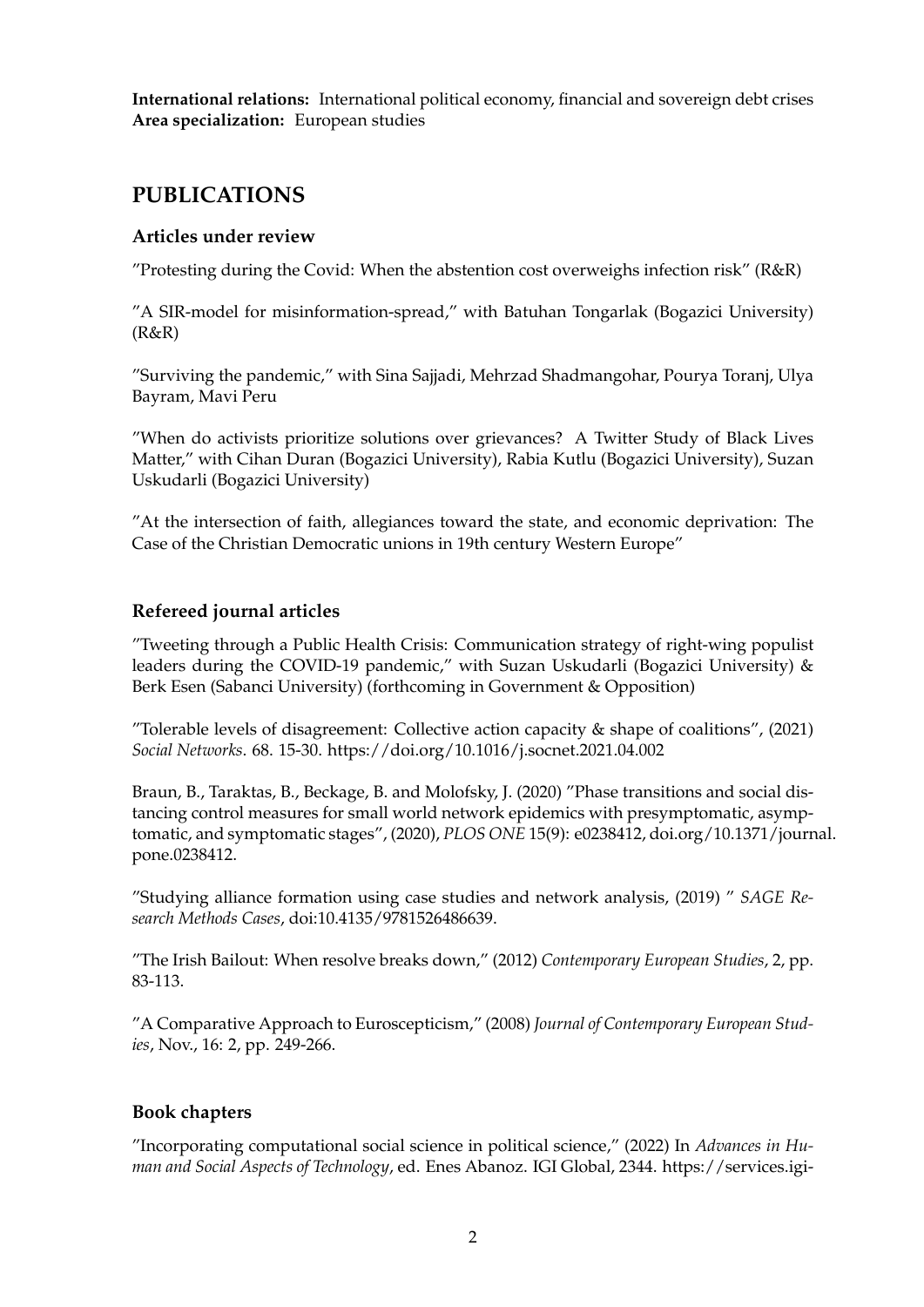global.com/resolvedoi/resolve.aspx?doi=10.4018/978-1-7998-8553-5.ch002.

Over, Defne, and Basak Taraktas "When Does Repression Trigger Mass Protest? The 2013 Gezi Protests," (2016) in Julie M. Mazzei (ed.) *Non-State Violent Actors and Social Movement Organizations* (Research in Social Movements, Conflicts and Change, Volume 41) Emerald Publishing Limited, pp.205 - 239. (awarded Sidney Tarrow Best Article Prize).

#### **Book reviews**

"Checking presidential power: executive decrees and the legislative process in new democracies," by Valeria Palanza, *Democratization*. Jul. 2020 DOI:10.1080/13510347.20[20.1787990.,](https://www.tandfonline.com/doi/full/10.1080/13510347.2020.1787990.) https: //www.tandfonline.com/doi/full/10.1080/13510347.2020.1787990.

#### **Selected work in progress**

"Lost in translation? Mismatches between media coverage of the BLM and demands of activists", with Suzan Uskudarli (Bogazici University), Haluk Bingol (Bogazici University), Cihan Duran (Bogazici University)

"Challenging Black Lives Matter: Countermovements framing strategies " with Cihan Duran ((Bogazici University), Orkun Irisoy (Bogazici University), Suzan Uskudarli (Bogazici University)

## **Projects in progress**

Dia-Pol: Polarization or dialogue? A deep learning study of the Black lives matter and Me Too online social movements (Horizon 2020 Marie Curie Individual Fellowship (H2020- MSCA-IF-2020) #101028566)

Models Theories Research Programs (MTR), affiliated researcher, [https://mtrboun.wordpress.](https://mtrboun.wordpress.com/home-2/project/team/) com/home-2/project/team/

## **Media publications**

"Erdogans riskanter Kurs: Bringt die Lira-Krise ihn zu Fall? (Erdogan's risky course: Will the lira crisis bring him down?)", *Die Presse*, 01.12.2021, https://www[.diepresse.com/6068832/](https://www.diepresse.com/6068832/erdogans-riskanter-kurs-bringt-die-lira-krise-ihn-zu-fall) erdogans-riskanter-kurs-bringt-die-lira-krise-ihn-zu-fall "Sage Methods Short Film on Methods: An Interview on Network Analysis", http://methods.sagepub.com/ video/srmpromo/VXbwhb/an-introduction-to-network-analysis.

"Katilanlarin gozunden ABD Kadin Yuruyusu (2017 Women's March from the perspective of protesters), *Medyascope.tv*, Jan. 23, 2017, http://medyascope.tv/2017/01/23/ozel-yayin-katilanlari "'Biz', 'onlar' ve toplumsal dayanma ("We", "Them" and social cooperation), *Radikal 2*, Feb. 2007.

"Milliyetcilik, siyasallasma, militanlasma," (Nationalism, politicization, militantism) *Radikal 2*, Feb. 2007.

"Mitinglerin Siyasi Arz Eksikligi," (Manifestations and the Shortage of Political Supply), *Yeni Safak*, May 2007.

"Turkish points of view on EU accession," *Faith in Europe Magazine*, May 2007.

"Rights, Identities and EU citizenship," *Faith in Europe Magazine*, May 2007.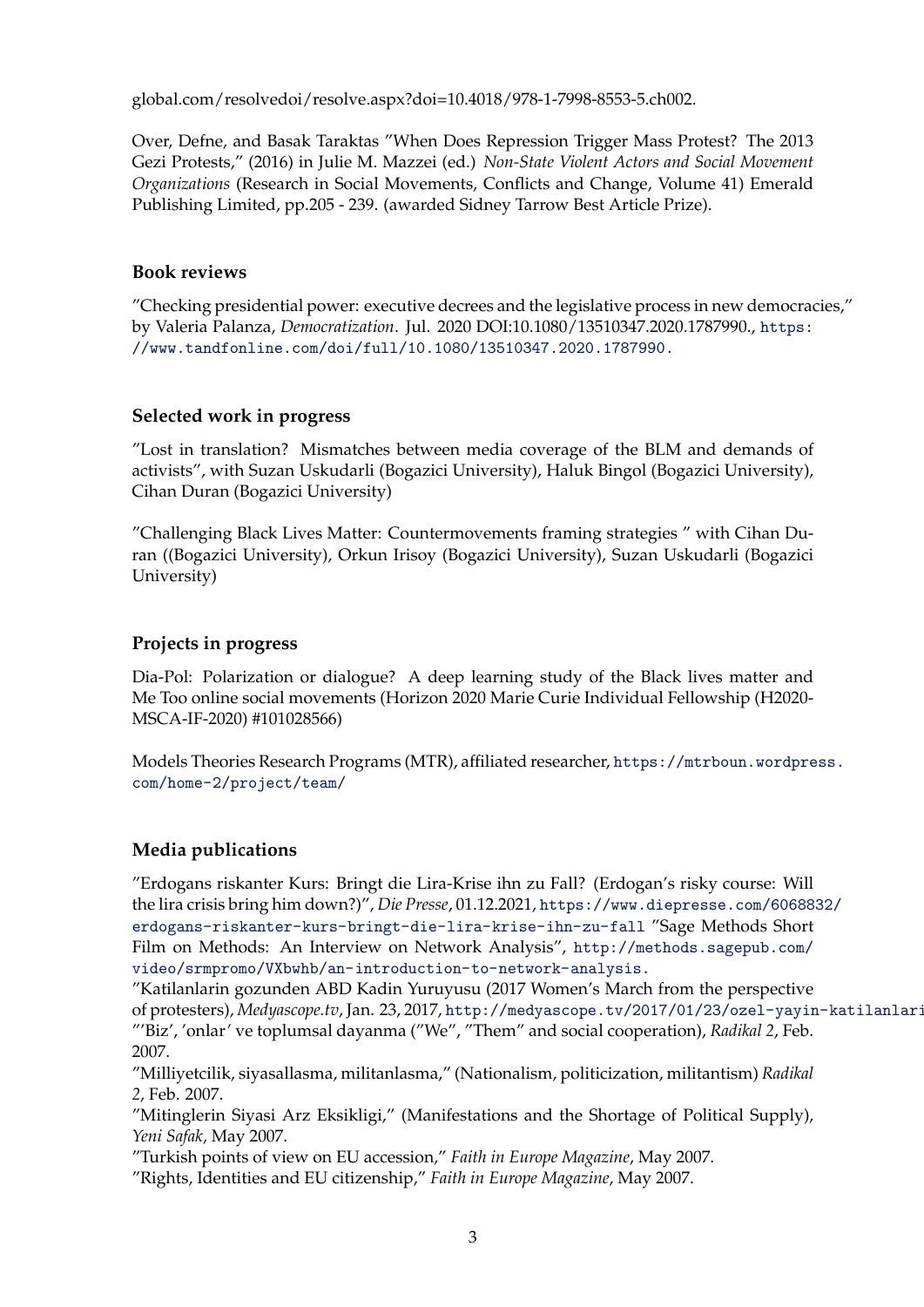"Opening of the negotiations with Turkey," *Yeni Aktuel*, Oct. 2005.

## **AWARDS & GRANTS**

2021 Horizon 2020 Marie Skodowska-Curie Individual Fellowship (H2020-MSCA-IF) (145,000 Euros)

2020 Tubitak Esik Ustu Odulu

2020 2nd project award in the Exploring Network Epidemiology in the Time of Coronavirus, online workshops held by University of Maryland and Vermonts Complex Systems Center among 29 groups. Project title: Racial disparities in COVID-19 cases: Beyond inherent vulnerability. https://sites.[google.com/umd.edu/net-covid/home](https://sites.google.com/umd.edu/net-covid/home)

2015 The Cornell Institute for European Studies, Sidney Tarrow Best Article Prize

- 2014 Democracy, Constitution, and Citizenship Graduate Fellow
- 2014 Boies Fellow
- 2013 UPenn School of Arts and Sciences Dissertation Research Teece Fellowship
- 2009 Ben Franklin Award

2005 European Commission Jean Monnet Fellowship

- 2005 Scientific and Technological Research Council of Turkey (Tubitak) Fellowship
- 2003 National Agency of Turkey Fellowship (Ulusal Ajans)

## **INVITED TALKS**

"Tevitol Sosyal Bilimler Calistayi," Bogazici University Department of Computer Science, June 12, 2022.

"Computational methods in social science," Bogazici University Department of Computer Science, guest lecturer, April 24, 2019.

"Tolerable Disagreements: Dynamics of Coalition Formation," Sabanci University, Brown Bag Seminar, March 6, 2019.

"Workshop on Network Analysis," University of Illinois in Chicago, Chicago, Apr. 28, 2017. "Perceptions of Ethnicity," the Penn Middle East Center, Philadelphia, Nov. 10, 2015.

"Turkey: Culture & Ethnic Diversity," Penn Middle East Center, Philadelphia, May 24, 2015.

"L′ euroscepticisme en Turquie," Institut Francais d′ Etudes Anatoliennes, Istanbul, May 2007. "European Citizenship," ARI Workshop on European Civilisation and Culture (EU Commission Action I project), Koc University, Istanbul, May 2005.

"Legal Violations in Cyprus History," Greco-Turkish Forum on Cyprus, Galatasaray University, Istanbul, Aug. 2002.

"Questioning the EUs 5th Enlargement," European Days 2002, Bosporus University, Istanbul, Oct. 2002.

"Defining Terrorism," Campus Forum, Istanbul University, Istanbul, Apr. 2002.

## **TEACHING EXPERIENCE**

*Decision theory*, Bogazici University, 2021 *Comparative state and bureaucracies*, Bogazici University, 2020, 2021 *Social Statistics*, Bogazici University, 2020, 2021 *Research Methods*, Bogazici University, 2020, 2021 *Quantitative Research Methods*, Bogazici University *Computational Social Science*, APSA Short Course, Sep. 8, 2020 *Short course on network analysis*, Bilkent University, Dec. 27-28, 2019. *Computational Modeling in Political Science*, APSA Short Course, Aug. 28, 2018